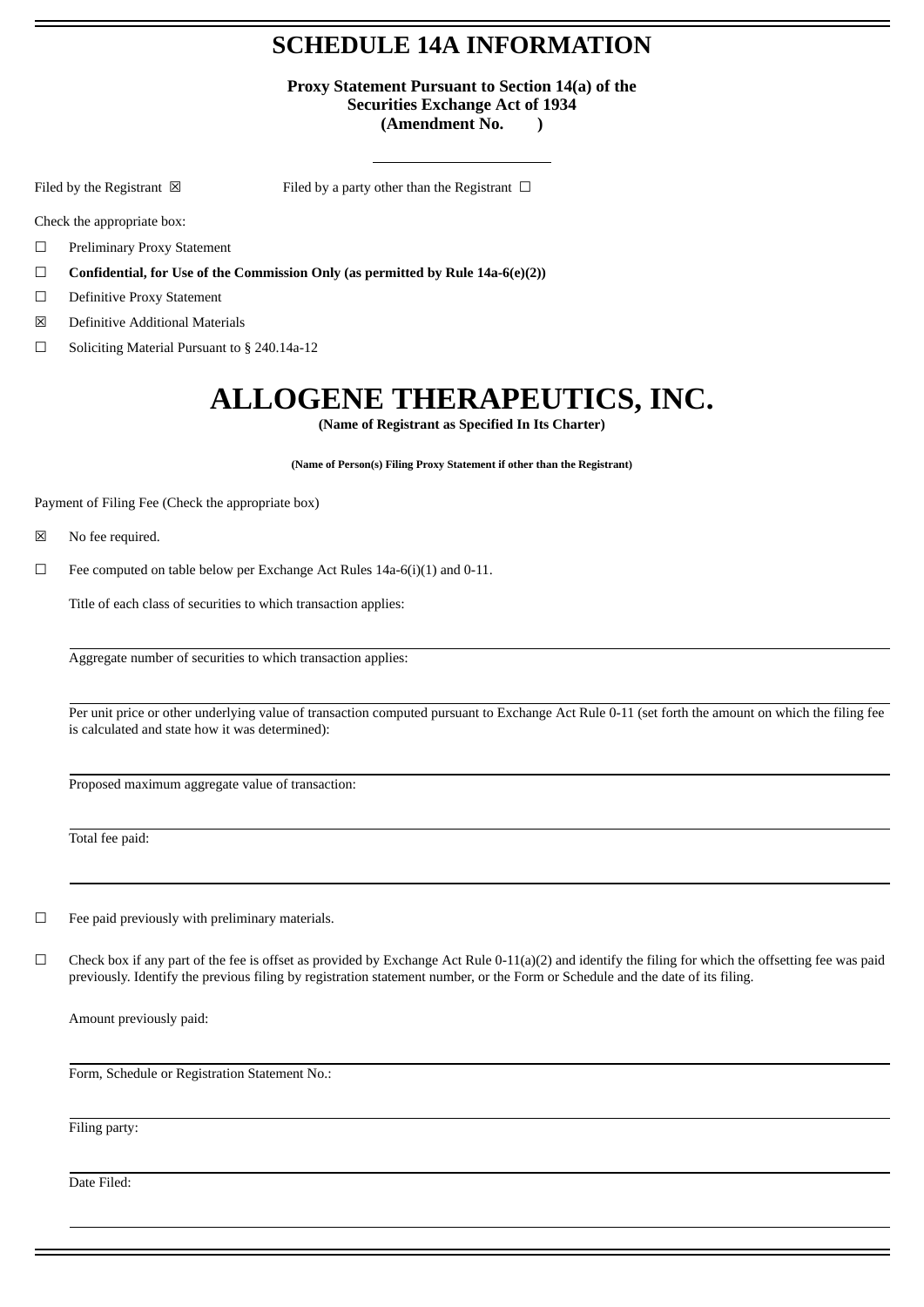### **\*\*\* Exercise Your** *Right* **to Vote \*\*\* Important Notice Regarding the Availability of Proxy Materials for the Shareholder Meeting to Be Held on June 6, 2019.**

#### **ALLOGENE THERAPEUTICS, INC.**

#### **Meeting Information**

**Meeting Type:** Annual Meeting **For holders as of:** April 22, 2019 **Date:** June 6, 2019 **Time:** 10:00 AM ET **Location:** Allogene Therapeutics, Inc. 689 Fifth Avenue, 14th Floor New York, New York 10022

You are receiving this communication because you hold shares in the company named above.

This is not a ballot. You cannot use this notice to vote these shares. This communication presents only an overview of the more complete proxy materials that are available to you on the Internet. You may view the proxy materials online at *www.proxyvote.com* or easily request a paper copy (see reverse side).

We encourage you to access and review all of the important information contained in the proxy materials before voting.

**See the reverse side of this notice to obtain proxy materials and voting instructions.**

*ALLOGENE THERAPEUTICS, INC. 210 EAST GRAND AVENUE SOUTH SAN FRANCISCO, CA 94080*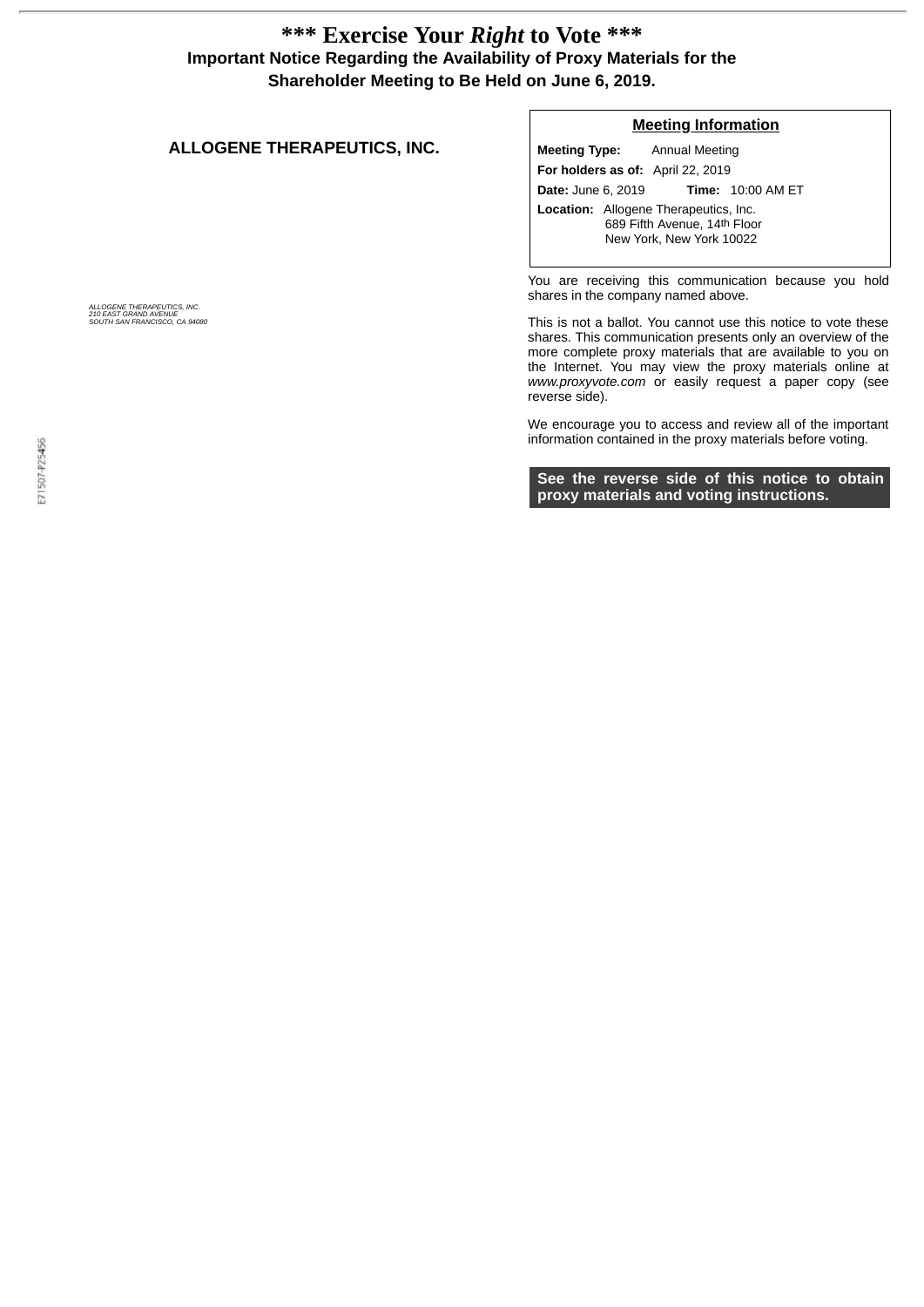### — **Before You Vote** —

How to Access the Proxy Materials

#### **Proxy Materials Available to VIEW or RECEIVE:**

NOTICE AND PROXY STATEMENT ANNUAL REPORT

### **How to View Online:**

Have the information that is printed in the box marked by the arrow  $\rightarrow$  XXXX XXXX XXXX XXXX (located on the following page) and visit: *www.proxyvote.com.*

#### **How to Request and Receive a PAPER or E-MAIL Copy:**

If you want to receive a paper or e-mail copy of these documents, you must request one. There is NO charge for requesting a copy. Please choose one of the following methods to make your request:

> 1) *BY INTERNET*: www.proxyvote.com 2) *BY TELEPHONE*: 1-800-579-1639 3) *BY E-MAIL*\*: sendmaterial@proxyvote.com

\* If requesting materials by e-mail, please send a blank e-mail with the information that is printed in the box marked by the  $\alpha$ arrow  $\rightarrow$  XXXX XXXX XXXX XXXXX (located on the following page) in the subject line.

Requests, instructions and other inquiries sent to this e-mail address will NOT be forwarded to your investment advisor. Please make the request as instructed above on or before May 23, 2019 to facilitate timely delivery.

### — **How To Vote** —

Please Choose One of the Following Voting Methods

**Vote In Person:** Many stockholder meetings have attendance requirements including, but not limited to, the possession of an attendance ticket issued by the entity holding the meeting. Please check the meeting materials for any special requirements for meeting attendance. At the meeting, you will need to request a ballot to vote these shares.

**Vote By Internet:** To vote now by Internet, go to *www.proxyvote.com.* Have the information that is printed in the box marked by the arrow  $\rightarrow$  XXXX XXXX XXXX XXXX (located on the following page) available and follow the instructions.

**Vote By Mail:** You can vote by mail by requesting a paper copy of the materials, which will include a proxy card.